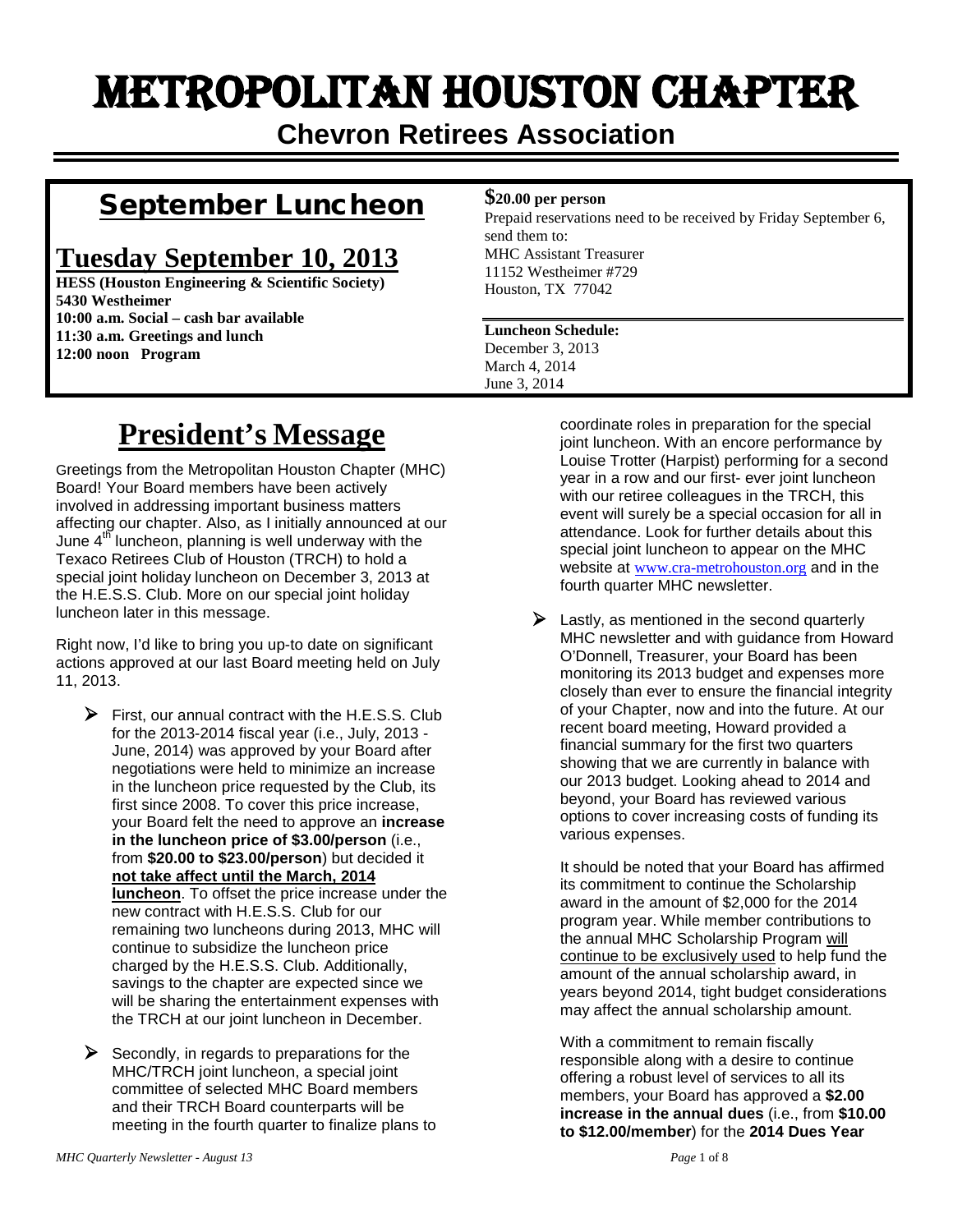**effective October 1, 2013.** While it regrets having to increase annual dues, your Board feels that at \$12.00/yr., members will continue to receive significant value for their dollar.

We hope you enjoy reading this issue of the MHC newsletter which provides highlights from our June  $4<sup>th</sup>$ luncheon including our featured speaker, Allen Johnson, Lorie Hougland's presentation of our 2013 Scholarship winner, Michael Moritz, and special recognition of member, Jim Robertson, for his nomination by our chapter for one of the annual CRA Public Service Awards. I would also encourage you to look at the MHC website ([www.cra-metrohouston.org](http://www.cra-metrohouston.org/)) to see postings of audio/video clips of these luncheon presentations.

Looking ahead to our September 10th luncheon, we will have an encore presentation from Jay Strickland who provided us with a memorable presentation at our September luncheon in 2011.

We look forward to seeing you at our September  $10<sup>th</sup>$ luncheon.

Bill Dodge

### September Program



Our Speaker, Jay Strickland, was our guest speaker at the September 2011 luncheon and – fortunately –has agreed to come back to visit with us again.

Jay is a graduate of the University of Houston. He was with the parts division of General Motors as a Senior District Sales Manager for 15 years and won several National Sales awards. He was a Marketing and Sales Manger and later Regional Sales Manager for a National Auto Parts Chain.

He was an Area Governor for Toastmasters International and has won several speech contests including the 2006 District finals Humorous Speech Contest. He has been a Key Note Speaker for 20 years and addressed such organizations as, South Montgomery Woodlands Volunteers Annual Luncheon, American Women's Business Association, Society of Petroleum Engineers, Rotary Clubs, Non Profit groups and private dinners.

He is a former Consultant and Trainer for Dale Carnegie and has worked with such companies as David Weekley Homes and ExxonMobil.

He is now an Independent Associate with Pre-Paid Legal Services, Inc.

**Last Meeting Highlights**

Our June meeting was a very busy one. We had an interesting presentation on the 9-1-1 system, recognized our 2013 scholarship winner, and recognized a member for his volunteerism.

Our featured speaker was Allen Johnson, Executive Director for Emergency Services for HCA's Gulf Coast Division. He provided us valuable information about the



workings of the 9-1-1 system. Furthermore, he discussed the signs of heart attacks and strokes and some do's and don't's with regard to emergency services. Not all hospitals are created equal when it comes to emergency services, so it behooves us to

familiarize ourselves with the local hospitals serving our neighborhood.

Michael Moritz, grandson of Jean Moritz, was awarded our 2013 scholarship. Scholarship Committee Chair Lorie Hougland made the presentation. See the details in the Scholarship article.

We took time to recognize the efforts of Jim Robertson. Your chapter nominated Jim for one of the annual CRA Public Service Awards on the basis of his volunteer work along the Cypress Creek Greenway. Competition was stiff and Jim didn't win. Chapter President Bill Dodge presented Jim with a certificate from CRA.



As is our custom, we video recorded the proceedings. Though we had some problems with our recording equipment, we captured most of Allen's and Lorie's presentations. Check out the video on the Meetings page on our website [\(www.cra](http://www.cra-metrohouston.org/Meetings.html)[metrohouston.org/Meetings.html\)](http://www.cra-metrohouston.org/Meetings.html).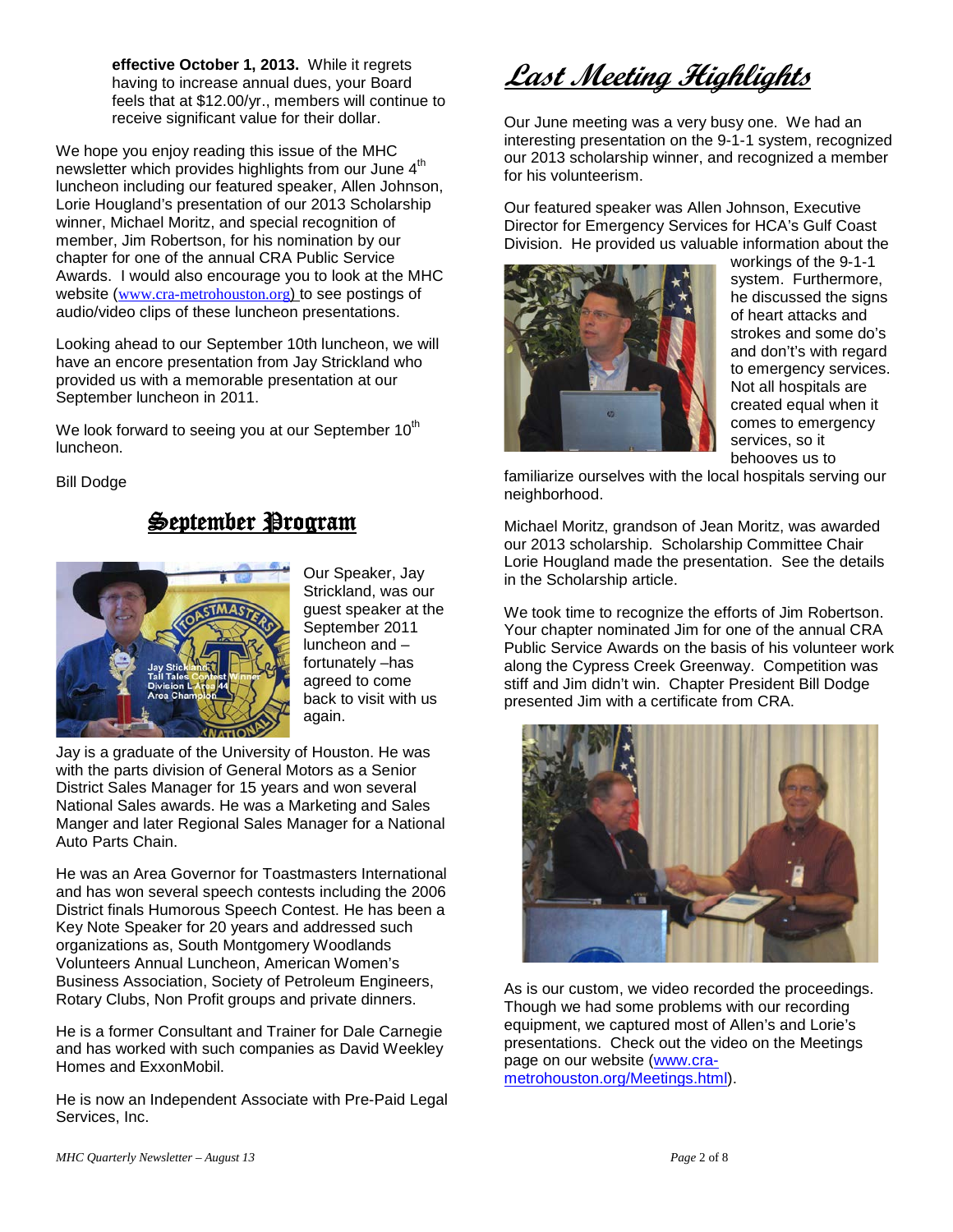## **2013 Scholarship Winner**

 By Lorie Hougland Scholarship Program Coordinator

The 2013 MHC Scholarship of \$2,000 was awarded at the June 4th luncheon to Michael Moritz, an outstanding young man and academic scholar from among a field of some very strong candidates. Michael graduated from Lutheran High School in San Antonio and will be attending Auburn University in Alabama this coming fall. Michael plans to pursue an undergraduate degree in mechanical engineering with a focus on transportation. Eventually, he plans to earn his master's degree in automotive systems, combustion, or propulsion related studies.



Michael, an Eagle Scout, graduated with a perfect GPA (all A's) in a curriculum that included 13 honors/AP classes. Words or phrases used to describe him by some of his school faculty/administration are: leader, organized, athletic, enthusiastic, work ethic, state robotics competitor, dedicated volunteer, and confident about his personal faith and convictions.

One person from Lutheran High School shared with the scholarship committee some interesting information about our scholarship award winner:

> "Michael is a very positive leader in our school community. Not only does he show leadership in the classroom, but also on the athletic field and courts. He has been our football quarterback for the past three years and has taken responsibility for his team both on and off the field. He sets an example for what behaviors are acceptable and expected. He is a tremendous role model for our young athletes. Michael is on Student Council as Student Body President and displays leadership to drive this group."

Congratulations to Michael and his family, including Jean Moritz, who is the Metropolitan Houston Chapter sponsoring member of her grandson.

## **You** *Know* **You Can't Take Them With You**

As Sponsored by Pete Rowland, MHC Board Member, and endorsed by the MHC Board

How many of you – like me - have a "Shrine" in your home office … or den … or still in boxes in your attic … or the rafters of your garage filled with Gulf or Chevron mementoes you obtained during your working career?

#### **Consider just a minute:** What disposition is going to be made of them once you're gone? **NOT PLEASANT TO THINK ABOUT? I know!!**

**Fortunately,** one of our MHC members, Bob Overton, recently donated some of his to MHC to be used as Door Prizes. On behalf of MHC, let me say to him, "We greatly appreciate this donation".

**That got me to thinking:** I seriously doubt if any of our kids or grandkids has any interest in inheriting them … they never worked for Gulf/Chevron or any of the companies acquired by the company over the years. Nor – probably – does your wife … she is likewise thinking, "What on earth am I ever going to do with those company mementoes of his?"

**So, why don't you consider** – like Bob Overton – donating them to MHC for Door Prizes? In so doing, as MHC gives them out as Door Prizes, you can be sure that some of those younger "Whippersnappers" who will be retiring as years go by, can learn a little about some of their company's history and enjoy having some of the mementoes of yours (ours) which have given us so much enjoyment over OUR years with our company and into our retirement.

**I know they'd appreciate having them, too!!**

**Consider it!!**

### *Oil Patch Trivia Contest*

**In the 1920s, Gulf No-Nox gasoline owed its sweet smell, clarity, and anti-knock qualities to the Alchlor Process, a Gulf-patented version of:**

- **\_\_\_\_a. Catalytic Cracking**
- **\_\_\_\_b. Lead Additives**
- **\_\_\_\_c. Thermal Cracking**

**The answer will be announced at the luncheon, so mark your answer, write your name on the line above and cut out this little item. Bring it with you to the luncheon and submit your answer there. A winner will be drawn from all the correct answers and awarded a free lunch.** 

\_\_\_\_\_\_\_\_\_\_\_\_\_\_\_\_\_\_\_\_\_\_\_\_\_\_\_\_\_\_\_\_\_\_\_\_\_\_\_\_\_\_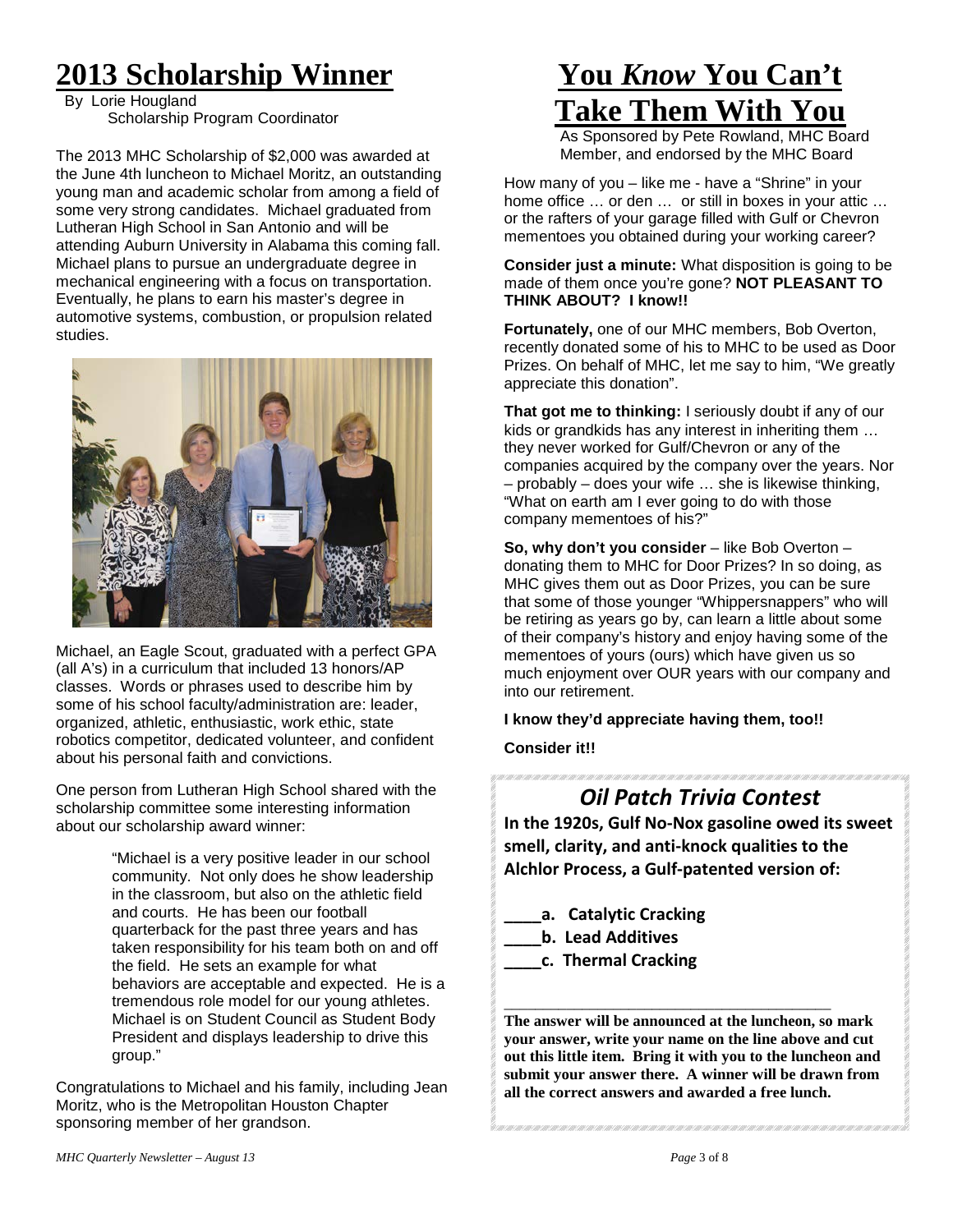## **Pension Supplement**

In late April, many Gulf retirees received notification that they were being granted a pension supplement. The supplement will be 15% with a \$25 per month minimum. Eligible retirees must have never been eligible to elect a lump sum payout and be eligible for retiree medical benefits. Approximately 25% of pension fund annuitants were eligible for the supplement. The CRA has been a long-time champion of supplements such as this.

Unfortunately, some eligible annuitants appeared to have been left behind. Through an error in the screening process, Gulf retirees from the first half of 1986 were not granted the supplement. Through the efforts of a local chapter member and CRA Benefits Chair Al Horan, the oversight was called to Chevron's attention. We are pleased to report that an additional 350 recipients received favorable notification letters in mid-June adding them to the rolls of supplement recipients.

### *ONLINE DIRECTORY*

**Our membership directory, with all the latest changes, is online at our website, [www.cra](http://www.cra-metrohouston.org/)[metrohouston.org.](http://www.cra-metrohouston.org/) You will need to follow a one-time process to establish a userID and password to access this members-only content. Visit the website and click on the "Directory" tab to start the process.** 

**You can search by Zip Code to help find members that live in your neighborhood.** 

## **Bay Area Veterans Memorial**

Through the efforts of local Texaco retiree Jenny Arunyon and her husband Bruce, the Bay Area Veterans Memorial was recently dedicated in Seabrook. The Arunyon's put over three years of effort into the project, taking advantage of Chevron's Humankind Program.



MHC Past President George Treibel attended the dedication ceremony representing Chevron and the CRA. George, a Vietnam-era Navy veteran, was moved by the ceremony and the reception he received. He said:

"My biggest highlight was when a middle-aged woman held my hands and thanked me for my service. She started getting tears in her eyes, put her arms around my neck, hugged me and started crying. We held each other for a few minutes until she stopped crying, held my hands again with tears in her eyes and said "Thank You" and walked away. One thing about veterans and their families is that we are always there for each other. I hope that the hug helped her and eased some of the pain that she has endured."

We should all be thankful for the sacrifices of our veterans, volunteers like the Arunyon's, and the Chevron Humankind Program.

## Door Prize Winners \$25 Gift Card

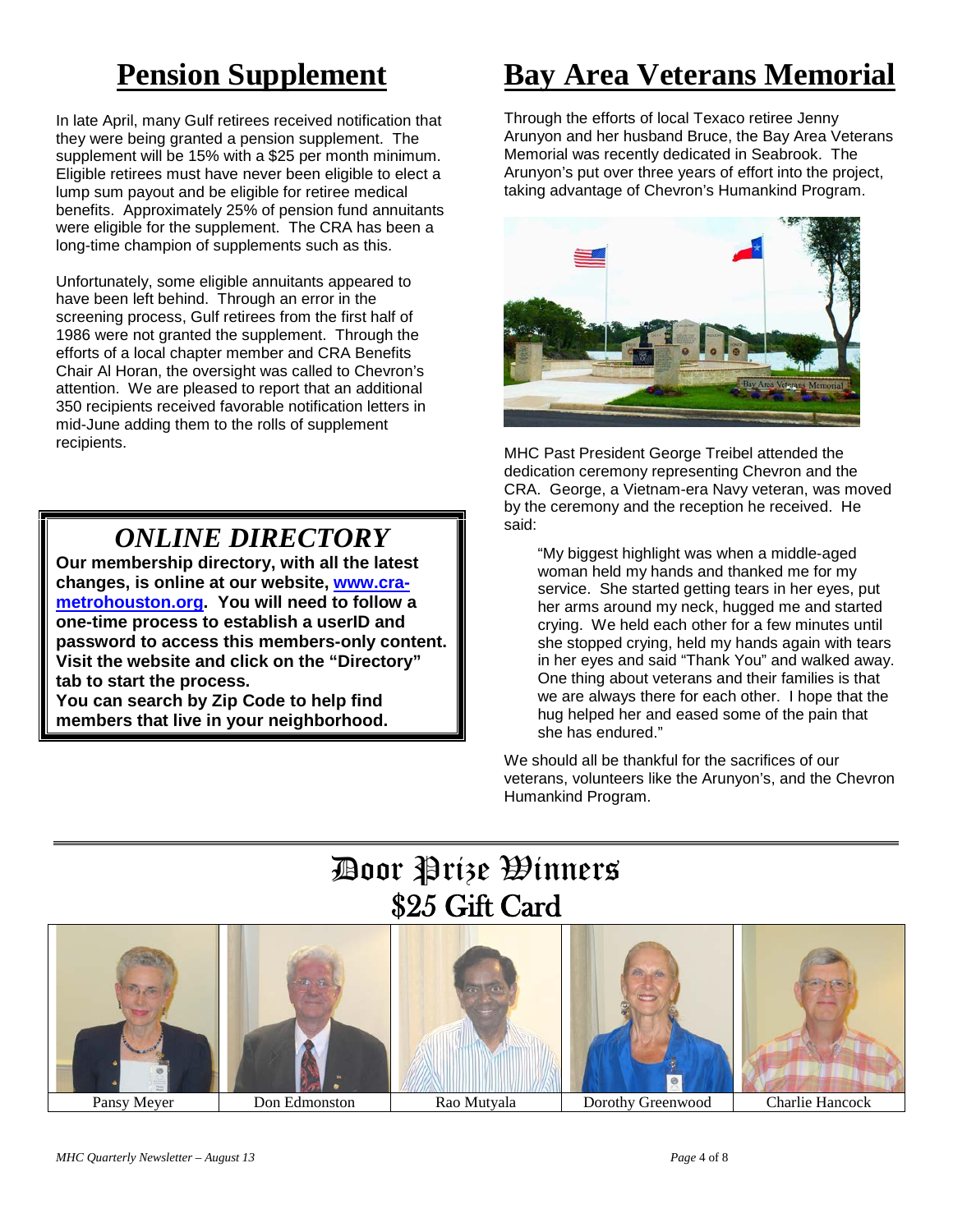### IN MEMORIAM



We regret to report the loss of some of our friends:

| Dorris A Ahrens                 | 05/01/2013 | Gulf    |
|---------------------------------|------------|---------|
| Thomas John Binig               | 07/01/2013 | Gulf    |
| Ava T Brannam                   | 03/05/2013 | Gulf    |
| David Breneman                  | 04/19/2013 | Chevron |
| Joy Buchanan                    | 06/06/2013 | Texaco  |
| Benjamin Cole Craft             | 05/07/2013 | Chevron |
| Virgil Wayne Fivecoate          | 06/30/2013 | Texaco  |
| Naomi Younger Haynes            | 06/13/2013 | Texaco  |
| Freddie John Hennes, Jr.        | 06/11/2013 | Gulf    |
| Milford Hollingsworth           | 04/13/2013 | Gulf    |
| <b>Earl Justice</b>             | 05/03/2013 | Chevron |
| Harlan Emory Kent               | 04/08/2013 | Gulf    |
| Ben Hamill King, Jr.            | 05/11/2013 | Texaco  |
| James Herschel McDonald         | 06/02/2013 | Gulf    |
| Edward G Oder, Jr.              | 01/22/2013 | Gulf    |
| Tommy P Pierce                  | 01/15/2013 | Gulf    |
| Joseph Piper, Jr                | 07/03/2013 | Gulf    |
| Bernard Roe (Bill) Pravel       | 04/28/2013 | Gulf    |
| James H Redick                  | 04/17/2013 | Gulf    |
| <b>Arthur M Rentz</b>           | 01/08/2013 | Gulf    |
| Robert Rieansnider              | 06/07/2013 | Chevron |
| Magdalene D Ringh               | 04/02/2013 | Gulf    |
| Rachel C Sabo                   | 05/23/2013 | Gulf    |
| <b>Donald Charles Scheline</b>  | 05/27/2013 | Gulf    |
| James "Jim" McGeery Seamans     | 05/07/2013 | Texaco  |
| Marvin Lee Skelton              | 07/25/2013 | Texaco  |
| Geraldine Lynell Smith          | 06/23/2013 |         |
| Survivor Spouse of Albert Smith |            | Gulf    |
| Mary Smith                      | 04/11/2013 | Chevron |
| Francis (Frank) Farley Souder   | 05/08/2013 | Chevron |
| Alvin John Suster               | 07/10/2013 | Texaco  |
| Jack K Vineyard                 | 01/30/2013 | Gulf    |
| Dorsel C. White                 | 06/12/2013 | Chevron |
| Jack W. Williams                | 07/25/2013 | Gulf    |

We extend our deepest sympathy to the families of these individuals

Please help us keep this section up to date. Many of our retiree families do not put an obituary in the Houston Chronicle. When you learn of the death of a retiree, please pass that information to Doris Baker.

### *Seen at the Last Luncheon*

We thought you might be interested in who is attending our luncheons. An informal list of attendees at the June  $4<sup>th</sup>$ luncheon is below. If you haven't seen some of these folks in a long time, come to the September  $10<sup>th</sup>$  luncheon. You'll likely see them there!.

Bill Alvarez Clo Ladner Harold Ayers Rod Loper Doris Baker Ricky Mercado Esther Bender Pansy Meyer Sam Bounds Jean Moritz Craig Brooks Khristi Moritz Dolores Brooks Michael Moritz Charlie Caldwell Rao Mutyala Truman Childress Sita Mutyala Frank Coe **Howard O'Donnell** Roger Cutler Charlie Rhoads Bill Dodge Diane Rhoads Don Edmonston Jim Robertson Gail Edmonston Chuck Rubins Glenn Ewan Jim Ryan Lorraine Ewan W. C. Savre Buford Foster Charles Specht Jim Gerhardt Elizabeth Spooner Dorothy Greenwood George Treibel Charlie Hancock Clint Weber Shirald Hendricks Sandra Weber Lorie Hougland Pat Whitnel Allen Johnson Gene Wilson Karl Kennedy

### **West Houston Assistance Ministries** *"A Door of Hope"*

**Please bring nonperishable food and paper products to the meeting for this very worthy community service.**